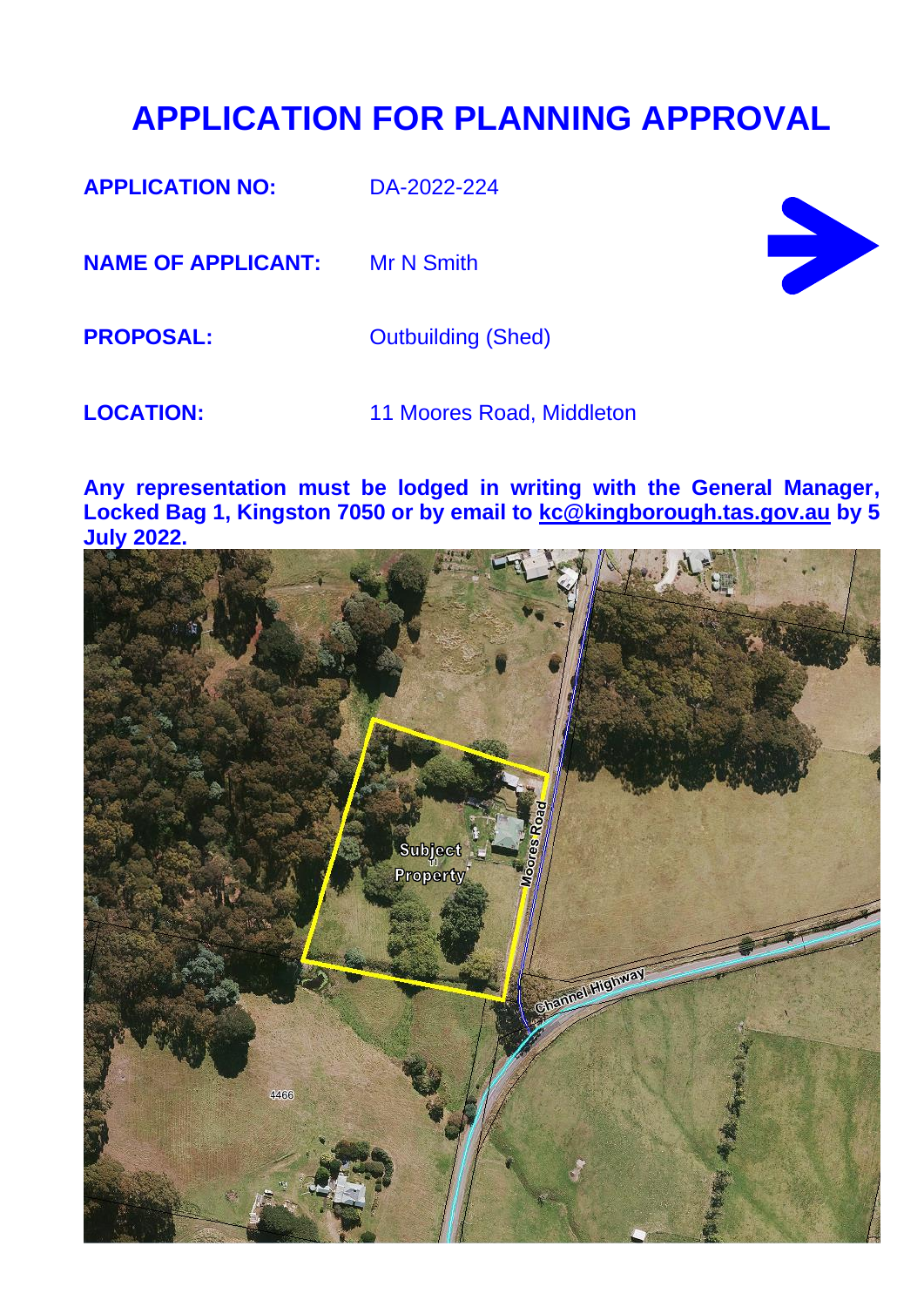# **DEVELOPMENT APPLICATION**

| <b>Application Number:</b>           | DA-2022-224               |
|--------------------------------------|---------------------------|
| <b>Proposed Development:</b>         | Outbuilding (Shed)        |
| <b>Location:</b>                     | 11 Moores Road, Middleton |
| <b>Applicant:</b>                    | Mr N Smith                |
| <b>Responsible Planning Officer:</b> | Sonali Raj                |

### **Associated Documents:**

The following information regarding the application is available at Council offices:

- Application form
- Certificate of Title
- Planning Submission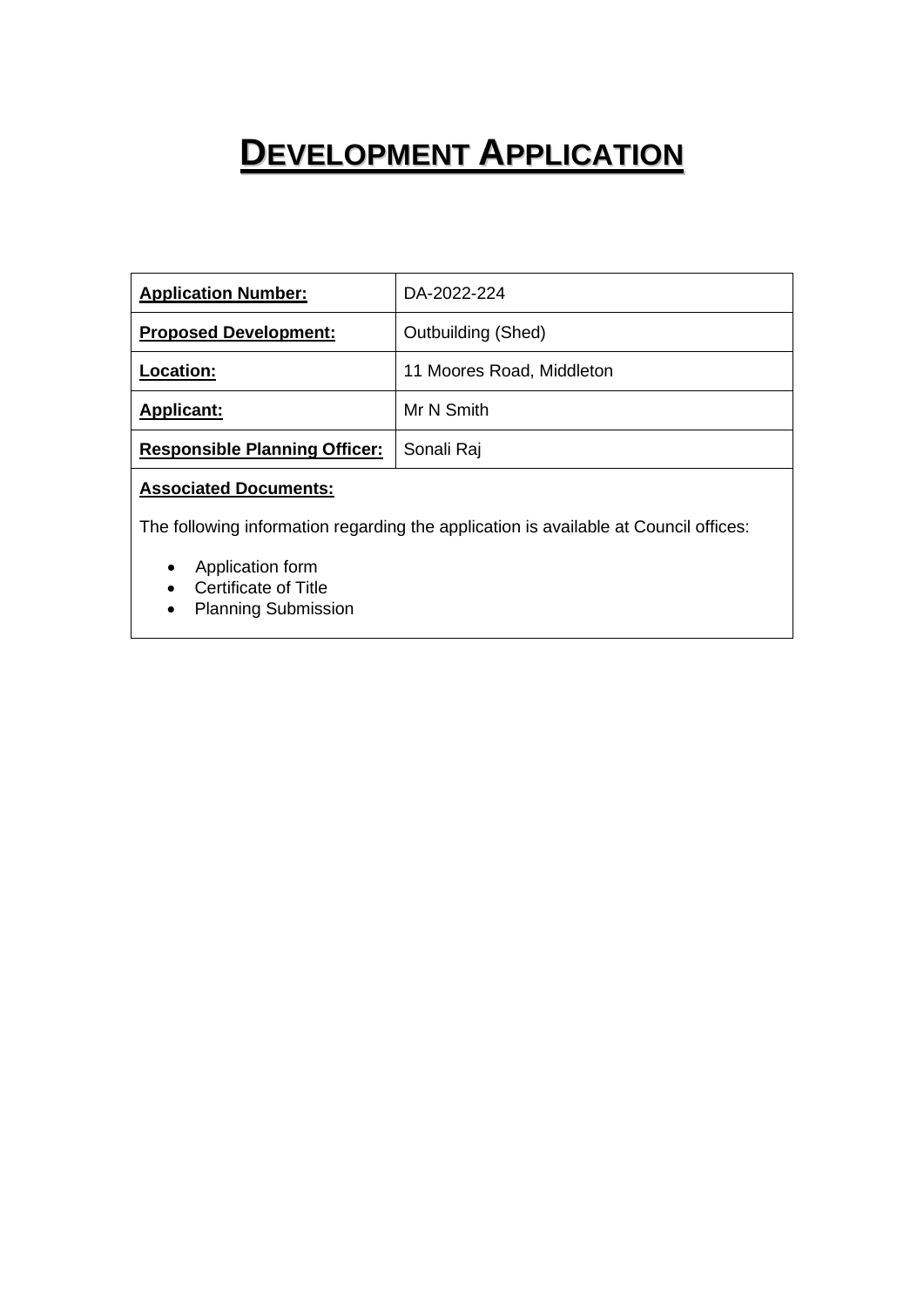| R                                                                                                                                                                                                                                                                                                                                                                                                                                           | A                                                                                                                                                   |  | B                  |                                                                                                     | LEGEND:<br>00-COVER PAGE                                                                                                                                                  |                                                                                                                                                         |  |
|---------------------------------------------------------------------------------------------------------------------------------------------------------------------------------------------------------------------------------------------------------------------------------------------------------------------------------------------------------------------------------------------------------------------------------------------|-----------------------------------------------------------------------------------------------------------------------------------------------------|--|--------------------|-----------------------------------------------------------------------------------------------------|---------------------------------------------------------------------------------------------------------------------------------------------------------------------------|---------------------------------------------------------------------------------------------------------------------------------------------------------|--|
| CHECK CAREFULLY ALL ASPECTS OF THESE<br>DOCUMENTS BEFORE COMMENCING WORK.<br>ANY ERRORS OR ANOMALIES TO BE REPORTED<br>TO THE DRAWER BEFORE WORK IS CONTINUED<br>CONFIRM ALL SIZES AND HEIGHTS ON SITE<br>DO NOT SCALE OFF PLAN                                                                                                                                                                                                             |                                                                                                                                                     |  | building solutions |                                                                                                     | 01-LOCATION PLAN<br>OIA-SITE PLAN<br>OIB-SOIL & WATER MANAGEMENT PLAN<br>02-FLOOR PLAN / ELEVATIONS                                                                       |                                                                                                                                                         |  |
| ALL CONSTRUCTION IS TO COMPLY WITH THE<br>BUILDING CODE OF AUSTRALIA AND ALL<br>RELEVANT AUSTRALIAN STANDARDS<br><b>CONSTRUCTION STANDARDS:</b><br>TOLERANCES 2007'<br>WIND LOADS DETERMINED IN ACCORDANCE WITH<br>AS 4055 - WIND LOADS FOR HOUSING<br>THESE DOCUMENTS TO BE USED WITH ALL<br>DOCUMENTATION PREPARED BY AN ENGINEER<br>THESE DOCUMENTS ARE INTENDED FOR COUNCIL<br>NOT TO BE USED FOR TENDERING PURPOSES OR<br>INSPECTIONS. | ALL WORKS SHOULD BE GENERALLY INLINE WITH THE<br>PRACTICES SET OUT IN THE 'GUIDE TO STANDARDS AND<br>APPLICATIONS AND NORMAL CONSTRUCTION, THEY ARE |  |                    | PROPOSED SHED<br>FOR ALAN JOHNSON &<br>DEBORAH SPOONER<br>AT II MOORES ROAD<br>MIDDLETON, TAS, 7163 |                                                                                                                                                                           |                                                                                                                                                         |  |
|                                                                                                                                                                                                                                                                                                                                                                                                                                             |                                                                                                                                                     |  |                    |                                                                                                     | <b>Kingborough Council</b><br>Development Application: DA-2022-224<br>Plan Reference No.: P1<br>Date Received: 26/05/2022<br>Date placed on Public Exhibition: 22/06/2022 | TITLE REFERENCE: CT.7031/I<br>FLOOR AREA: 54.00M2<br>DESIGN WIND SPEED: N3<br>SOIL CLASSIFICATION: M<br><b>CLIMATE ZONE: 7</b><br><b>BAL LEVEL: LOW</b> |  |
|                                                                                                                                                                                                                                                                                                                                                                                                                                             |                                                                                                                                                     |  |                    | 139 MAIN RD.                                                                                        | PROJECT: PROPOSED SHED                                                                                                                                                    | SHEET:<br><b>COVER SHEET</b>                                                                                                                            |  |

|                                                     | 02-FLOOR PLAN / ELEVATIONS                                                                                                                                                       |                                                                                                                                                         |            |
|-----------------------------------------------------|----------------------------------------------------------------------------------------------------------------------------------------------------------------------------------|---------------------------------------------------------------------------------------------------------------------------------------------------------|------------|
| ED<br>INSON $\&$<br><b>ONER</b><br>ROAD<br>AS, 7163 |                                                                                                                                                                                  |                                                                                                                                                         |            |
|                                                     | <b>Kingborough Council</b><br><b>Development Application: DA-2022-224</b><br>Plan Reference No.: P1<br>Date Received: 26/05/2022<br>Date placed on Public Exhibition: 22/06/2022 | TITLE REFERENCE: CT.7031/I<br>FLOOR AREA: 54.00M2<br>DESIGN WIND SPEED: N3<br>SOIL CLASSIFICATION: M<br><b>CLIMATE ZONE: 7</b><br><b>BAL LEVEL: LOW</b> |            |
|                                                     | PROJECT:<br><b>PROPOSED SHED</b>                                                                                                                                                 | SHEET:                                                                                                                                                  |            |
| .COM.AU                                             | CLIENT: ALAN JOHNSON<br>ADDRESS: II MOORES ROAD<br>MIDDLETON, TAS, 7163                                                                                                          | <b>COVER SHEET</b>                                                                                                                                      |            |
| VBUILDING.COM.AU                                    | DRAWING NO.                                                                                                                                                                      | SHEET No.                                                                                                                                               | SCALE:     |
| 29                                                  | KING01_5165                                                                                                                                                                      | 00                                                                                                                                                      | <b>NTS</b> |
|                                                     |                                                                                                                                                                                  |                                                                                                                                                         |            |
|                                                     |                                                                                                                                                                                  |                                                                                                                                                         |            |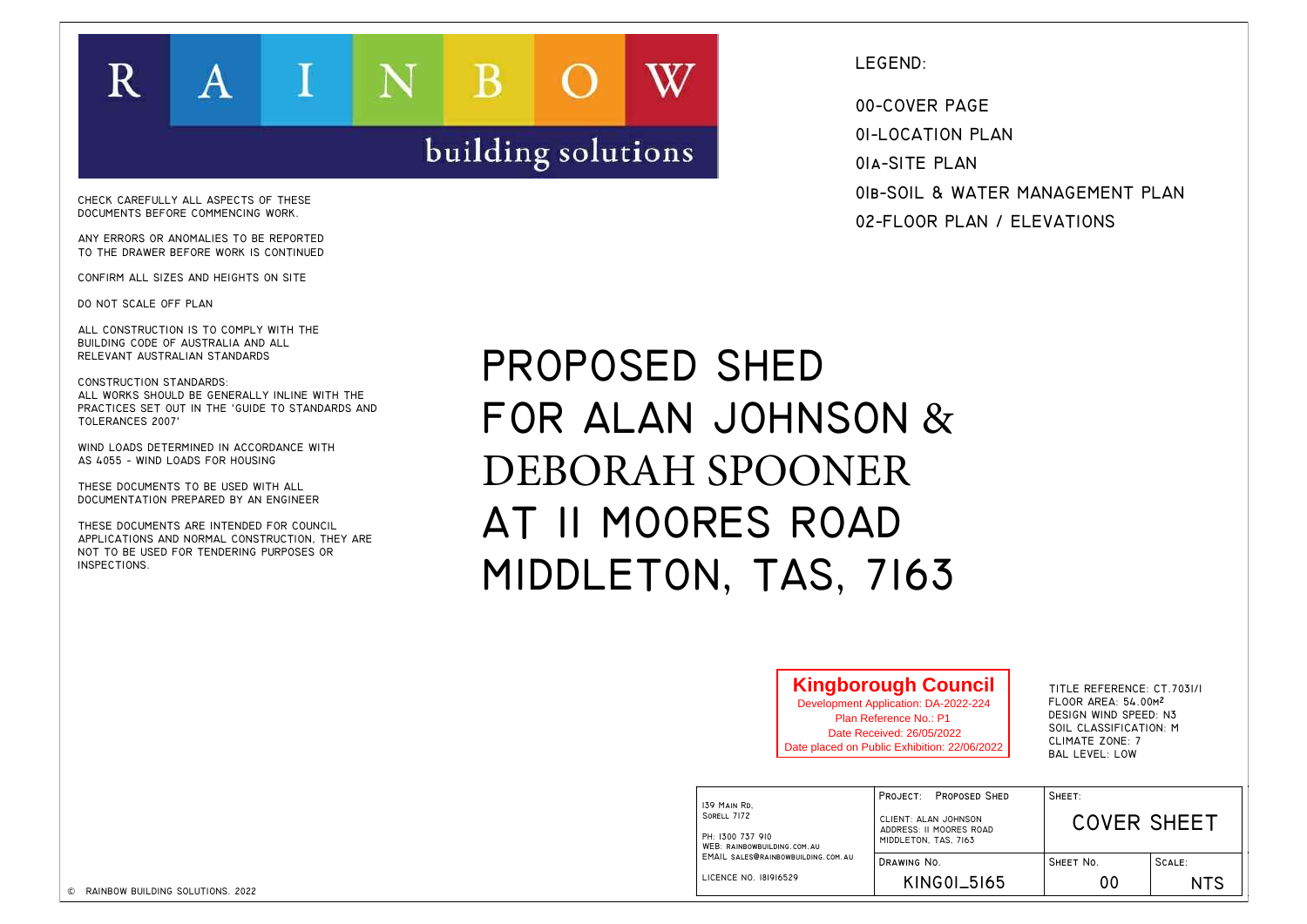

Date placed on Public Exhibition: 22/06/2022 Development Application: DA-2022-224 Plan Reference No.: P1 Date Received: 26/05/2022

| <b>SHED</b> | SHEET:               |            |
|-------------|----------------------|------------|
| ١D          | <b>LOCATION PLAN</b> |            |
|             | SHEET No.            | SCALE:     |
| 65          |                      | <b>NTS</b> |

### **Kingborough Council**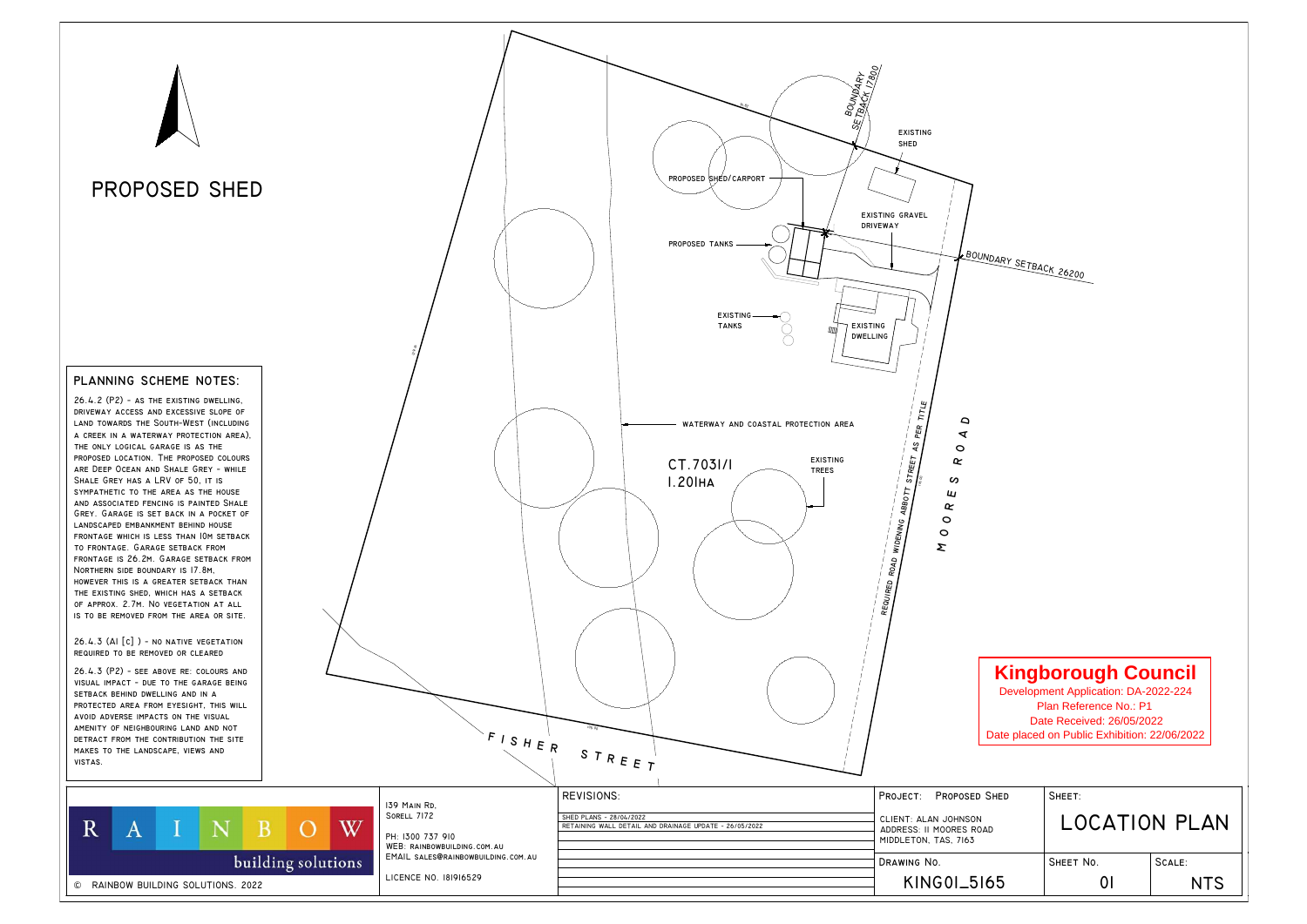